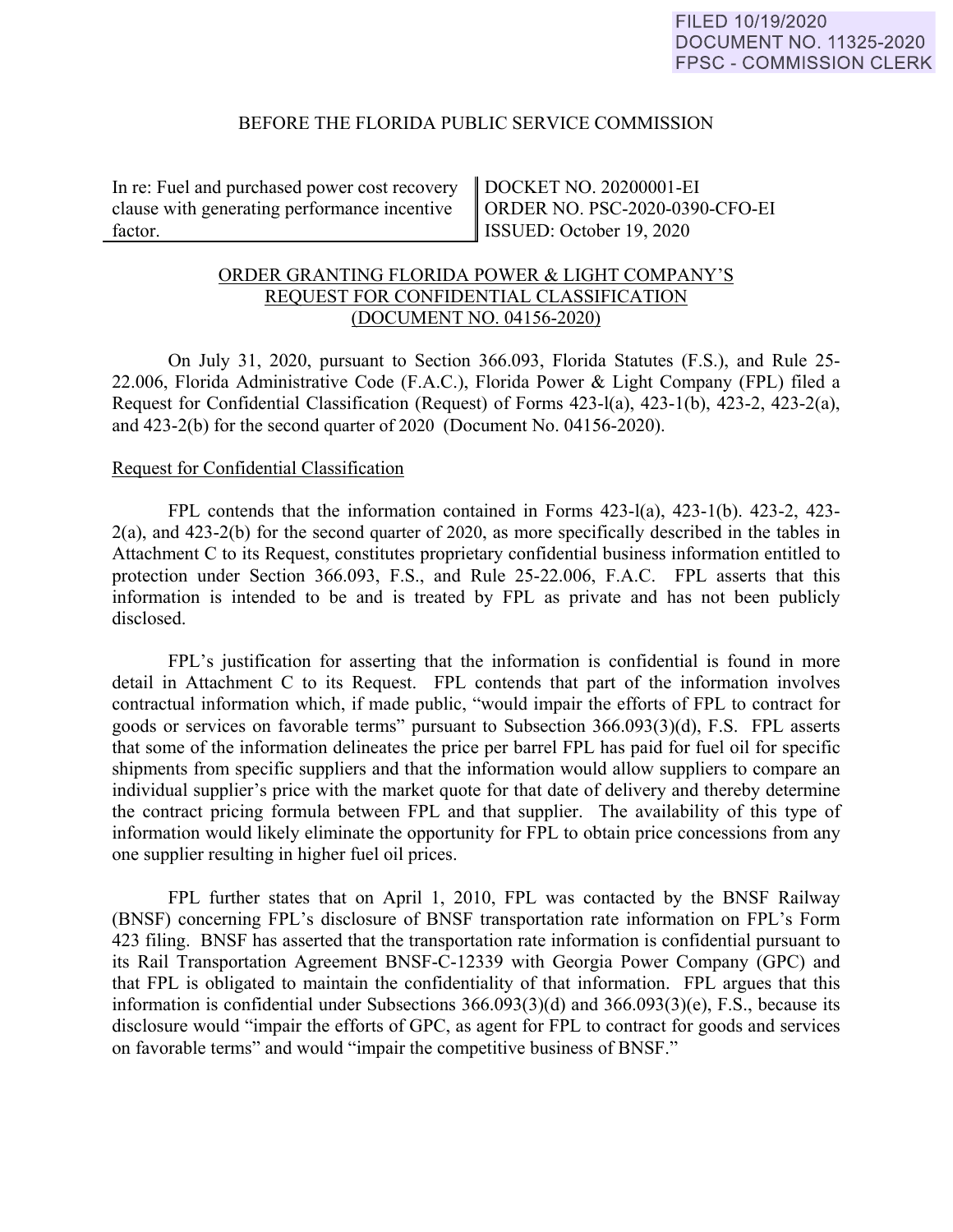### ORDER NO. PSC-2020-0390-CFO-EI DOCKET NO. 20200001-EI PAGE 2

### Ruling

Subsection 366.093(1), F.S., provides that records the Florida Public Service Commission (Commission) has found to contain proprietary business information shall be kept confidential and shall be exempt from Chapter 119, F.S. Subsection 366.093(3), F.S., defines proprietary confidential business information as information that is intended to be and is treated by the company as private, in that disclosure of the information would cause harm to the company's ratepayers or business operations, and has not been voluntarily disclosed to the public. Subsection 366.093(3), F.S., provides that proprietary confidential business information includes, but is not limited to:

(d) Information concerning bids or other contractual data, the disclosure of which would impair the efforts of the public utility or its affiliates to contract for goods or services on favorable terms.

(e) Information relating to competitive interests, the disclosure of which would impair the competitive business of the provider of the information.

Upon review, it appears the information and data provided in this request satisfies the criteria set forth in Subsection 366.093(3), F.S., for classification as proprietary confidential business information. The information related to fuel oil pricing appears to be "information concerning bids or other contractual data, the disclosure of which would impair the efforts of the public utility or its affiliates to contract for goods or services on favorable terms" and "information relating to competitive interests, the disclosure of which would impair the competitive business of the provider of the information." Thus the information identified in Document No. 04156-2020 shall be granted confidential classification.

Pursuant to Subsection 366.093(4), F.S., the information for which confidential classification is granted herein shall remain protected from disclosure for a period of up to 18 months from the date of issuance of this Order. At the conclusion of the 18-month period, the confidential information will no longer be exempt from Subsection 119.07(1), F.S., unless FPL or another affected person shows, and the Commission finds, that the records continue to contain proprietary confidential business information.

Based on the foregoing, it is

 ORDERED by Commissioner Andrew Giles Fay, as Prehearing Officer, that Florida Power & Light Company's Request for Confidential Classification of Document No. 04156- 2020 is granted, as set forth herein. It is further

 ORDERED that the information in Document No. 04156-2020 for which confidential classification has been granted shall remain protected from disclosure for a period of 18 months from the date of issuance of this Order. It is further